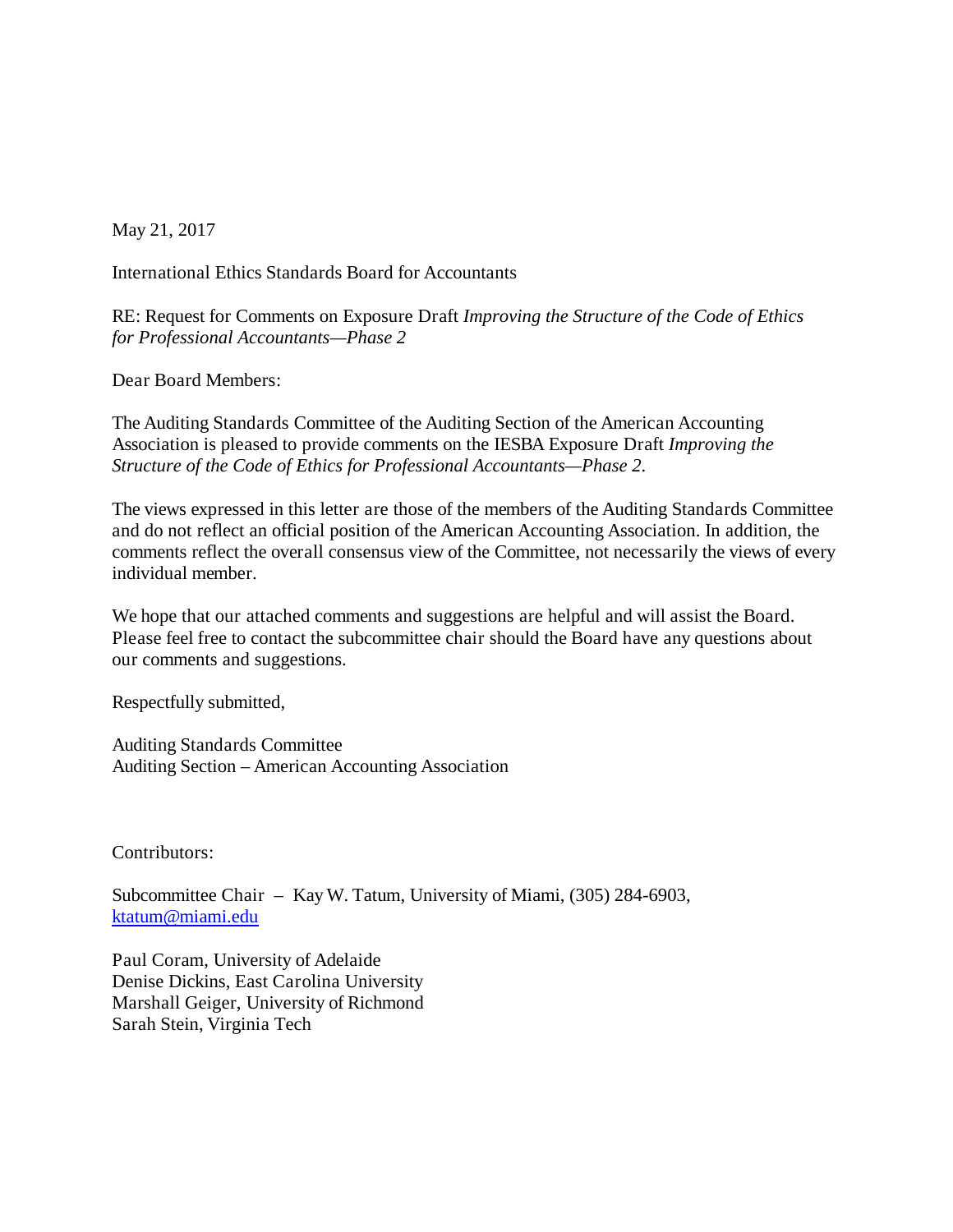#### Comments on the

## International Ethics Standards Board for Accountant's (IESBA) January 2017 Exposure Draft *Improving the Structure of the Code of Ethics for Professional Accountants – Phase 2*

In this Phase 2, IESBA is essentially modifying the structure and content of the Code to be in alignment with the "Agreed-in-Principle" documents on Structure and Safeguards released in January 2017. Accordingly, our comments are intended to provide feedback in that context.

## **Comments on**: *Chapter 3 – Proposed Restructured Text of the Long Association Close-Off Document*

While research on the benefits of limiting long auditor-client associations through mandatory audit partner rotation has reached mixed conclusions (c.f., Lennox 2014; Sharma, Tanyi and Litt 2017), our comments are not intended to sway the IESBA in their decision to institute a mandatory audit partner rotation regimen. Our comments are intended to help clarify the proposed new Code.

- 1. We suggest that the phrase "and maintain an attitude of professional skepticism" be added after "be independent" in ¶540.1 and ¶940.1. Familiarity threats related to the audit client's operations (¶540.4 A1(a)), financial statements (¶540.4 A1(c)), and subject matter of the assurance engagement (¶940.4 A1(b)) seem more likely the result of impaired professional skepticism as opposed to impaired independence.
- 2. Related to ¶540.4 A2, smaller firms are more economically dependent on their individual clients and research supports that audit firm size and audit quality are negatively related (refer to DeFond and Zhang 2014, 299, for a review of this research). We therefore recommend that the Board consider adding the following statement to the end of this paragraph: "Smaller auditing firms may be particularly vulnerable to these types of economic dependence pressures. As such, smaller firms should carefully consider their ability to maintain their independence and professional skepticism in their audits of PIEs." Consideration should also be given to including similar wording to ¶940.4 A2
- 3. We believe ¶R540.6 should be modified to add the identifier "key audit partner" between "following" and "roles" in order to identify which types of individuals this paragraph addresses.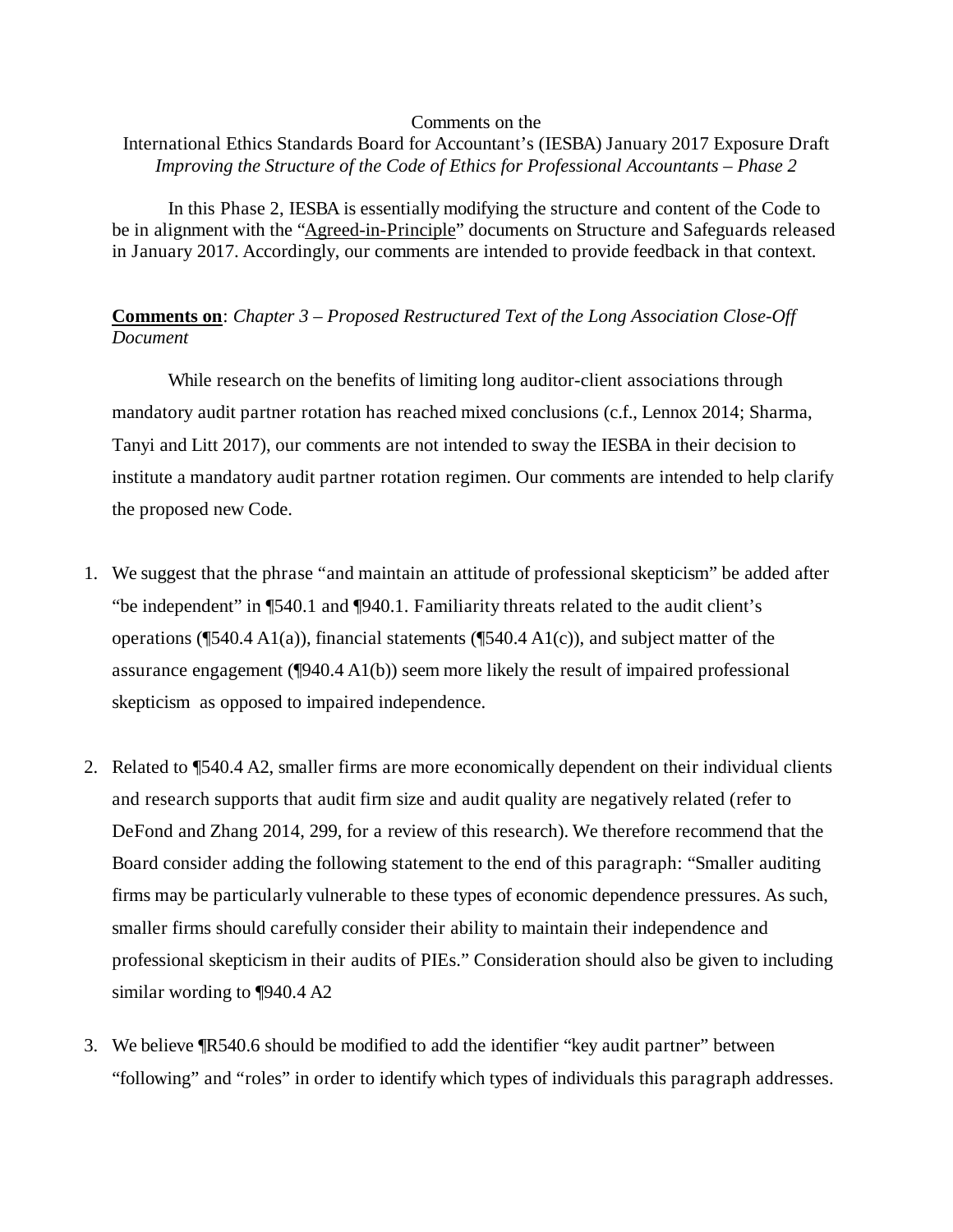This change would also make it more consistent with the subsequent paragraphs where the phrase "key audit partner" is used.

- 4. We believe the IESBA should consider providing examples in ¶R540.6 (c) "Any other key audit partner role" to assist auditors and audit firms in determining the types of roles the Board is referring to here. Examples of these roles may be similar, or identical, to the restricted activities in the cooling-off period discussed in ¶R540.19. For example, is being the audit firm's relationship partner for the client considered an "other key partner role" in ¶R540.6 (c), or just a prohibited cooling-off activity in ¶R540.19? If a partner provides non-assurance services to an audit client, is that role considered an "other key partner role" in ¶R540.6 (c), or just a prohibited cooling-off activity in ¶R540.19? Further, the Glossary of the Agreed-in-Principle document includes the following in the definition of *key audit partner*: "Depending upon the circumstances and the role of the individuals on the audit, "other audit partners" might include, for example, audit partners responsible for significant subsidiaries or divisions." Thus, more guidance is warranted to assist in the determination of who may be considered "other" key audit partners.
- 5. If an auditing firm does not have sufficient qualified personnel to periodically rotate the key audit partner, we believe the firm should consider whether it is qualified to conduct the audit of a Public Interest Entity (¶R540.9). We recognize that certain circumstances may exist when the auditing firm's qualifications are not a concern. However, we suggest that the Board consider including the following statement to the end of ¶R540.9: "Auditing firms needing to invoke this exception should carefully consider whether they have sufficient resources to conduct the audit of a public interest entity given the auditing standards requirements that auditors be competent, independent, and adequately supervise their audit engagements."
- 6. We also agree with the elimination of allowing any form of partner technical consultations in the cooling-off period that was removed in the final draft of the Close-Off Document: Changes to the Code Addressing the Long Association of Personnel with an Audit or Assurance Client. Such consultations, in any form, in the cooling-off period would be disingenuous to the Board's intent of creating a separation between the individual key audit partner and the client company.